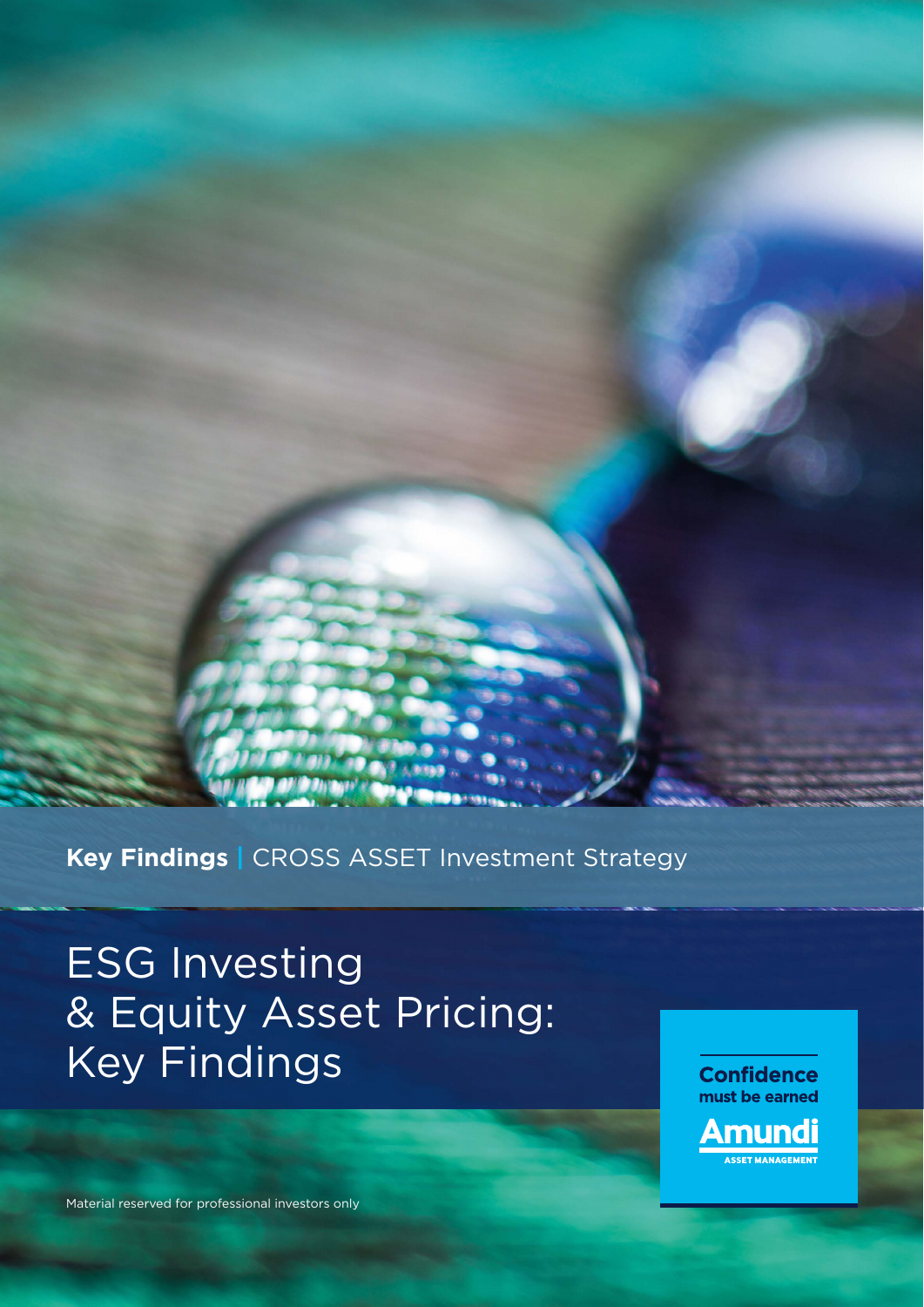### Responsible Investing & Performance: Results from our 2018 Study

The responsible investing landscape is evolving extremely rapidly, as more investors integrate ESG into their processes, initiatives reshape investment frameworks, and regulators increasingly step in to cement the role of Environmental, Social and Governance-related criteria. In a short timeframe, ESG has gone from being a "nice to have" to a "must have".

Acting as a responsible financial institution is a core commitment and a founding pillar of Amundi. This commitment is reflected in our responsible investment processes, and expressed in the range of solutions we have developed for investors.

In order to best serve our clients in this rapidly evolving environment, we believe that gaining a deep understanding of the various facets of ESG is absolutely critical. Therefore, ESG has been a top priority for Amundi research teams. In 2018, we published a seminal paper exploring the impact of ESG investing on asset pricing in stock markets for the periods 2010 to 2017. We found that:

- (i) ESG investing tended to penalize both passive and active ESG investors between 2010 and 2013.
- (ii) Contrastingly, ESG investing was a source of outperformance from 2014 to 2017 in Europe and North America, and was even becoming a beta strategy in the Eurozone.
- (iii) We took note of two success stories: the Environmental pillar in North America and the Governance pillar in the Eurozone.

Given the speed at which ESG investing is reshaping the investment landscape, we decided to update our findings with new data from January 2018 to June 2019, and while we confirm most of our findings from the previous period, some new interesting trends have appeared, reflecting a growing complexity and diversity in responsible investing.



*"As a responsible asset manager, it is our duty to constantly take the pulse of ESG investing dynamics, to ensure that we remain at the forefront of responsible investing. Indeed, these findings show that investing with an ESG lens is a complex but ultimately rewarding process."*

Vincent Mortier, Group Deputy CIO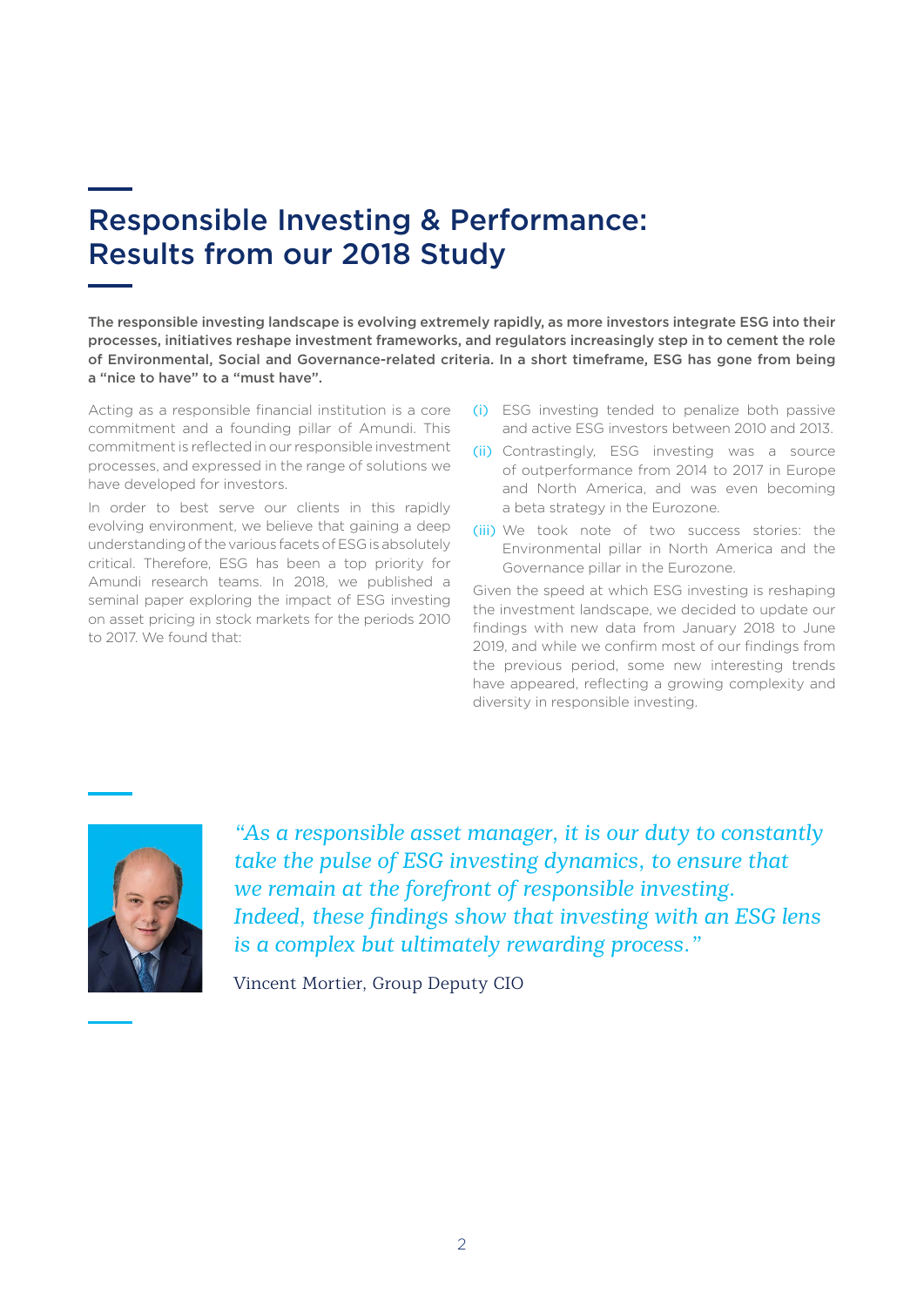# The 2014 Break

If we consider a long/short strategy between best-in-class and worst-in-class stocks, returns were negative on ESG and each individual pillar for North America and the Eurozone between 2010 and 2013. However, they are positive between 2014 and 2019. We also notice that alpha generation is more important in the Eurozone than in North America.





How to explain this break? We have observed a massive mobilization of institutional investors on ESG. This has impacted the supply/demand mechanism with a subsequent effect on stock prices. Even though this concerns European investors more than their American counterparts, North American stocks have also benefited from this high demand because of the significant exposure of some large European institutional investors to North America.

### ESG Investing in Recent Years: a Transatlantic Divide

The 2018-2019 period seems to be a continuity of the 2014-2017 period we had previously studied, rather than another distinctive phase. Indeed, when integrating 2018-2019 into the former analysis, returns remain positive for the two regions, with the exception of Environmental in North America that posted a negative performance. Nevertheless, the gap between North America and the Eurozone has grown.

The mobilization of institutional investors, however massive it may be and especially in Europe, is not always enough to write a success story.

Indeed, sustainable investing is at the crossroad of investing and policymaking. Investors affect the supply and demand of securities when they act on their views, but governments can gear financial outcomes by regulating ESG-related fields. Thus, the U.S. withdrawal from the Paris Climate Agreement might have influenced regional asset pricing on the Environmental pillar.

Moreover, we have yet to see a massive mobilization from American institutional investors. Although the two regions benefited from the 2014 breakthrough, we hypothesize the possibility of transatlantic divide in the sustainable investing space given the latest developments.

Fig. 2: Annualized returns of best-in-class vs worst-in-class long/short portfolios (2018-2019)



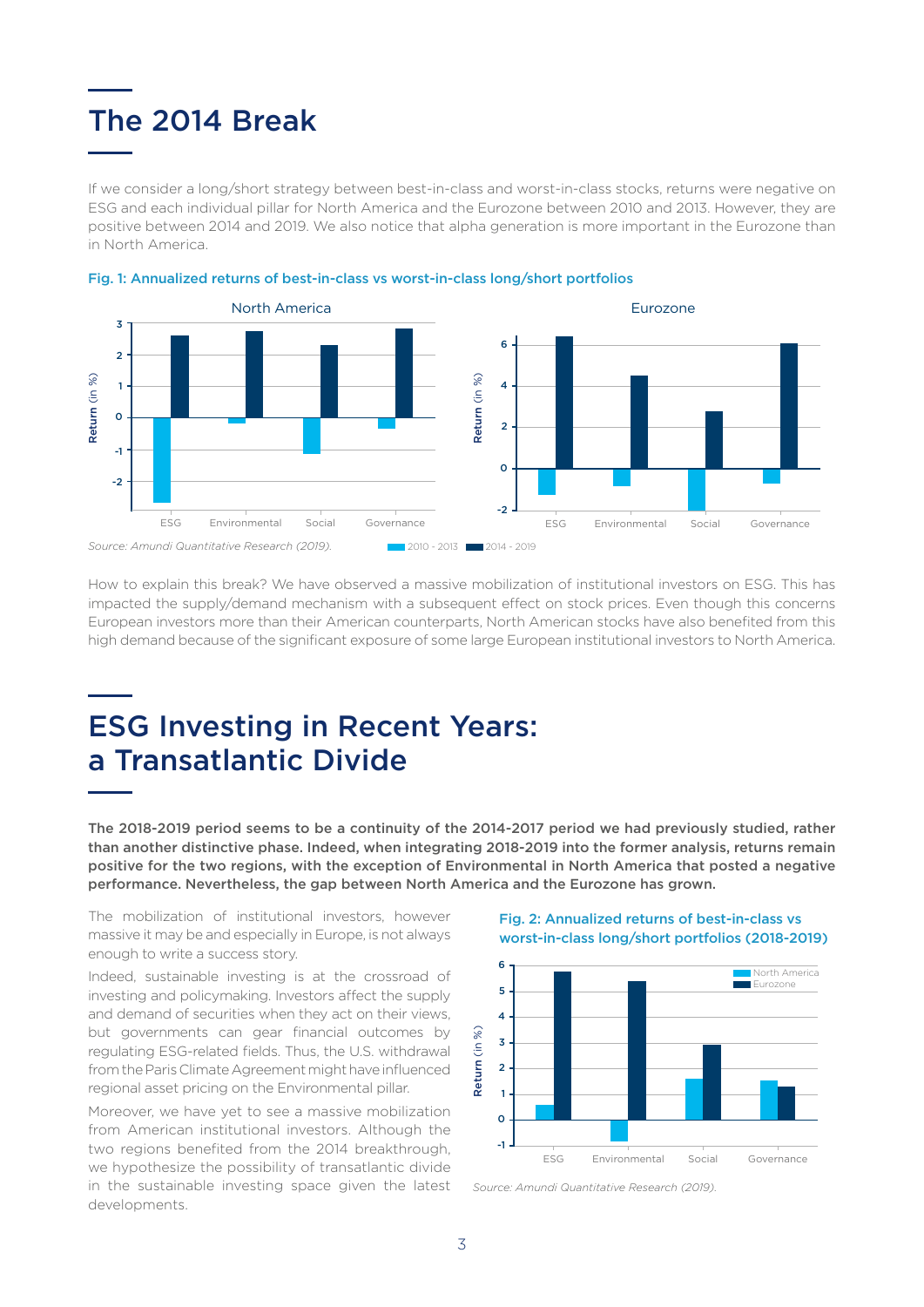## Social under the Spotlight

After indicating that the Social pillar's integration was lagging compared to Environmental and Governance between 2010 and 2017, Social is the winning pillar since 2018. For instance, a portfolio being long 20% bestranked stocks and short 20% worst-ranked stocks would have yielded 2.9% in annualized return in the Eurozone and 1.6% in North America. Similarly, tilting MSCI capitalization-weighted indices would have created an excess return of about 60 and 40 bps in EMU and North America for a tracking error of 50 bps. While it is speculative to state why Social is the winning pillar, we believe it was helped by developments in Social narratives and by sustainable investors exploring ESG's latest frontiers.

# ESG Investing: Growing in Complexity

It would be a mistake to consider ESG as following one clear path. Indeed, as ESG investing becomes more mature and integrated by a growing diversity of investors, it is also becoming more complex.

For one, as illustrated previously, we have noticed divergent trends across geographies, with European actors and regulators pushing ahead at greater speeds, and less so on the other side of the Atlantic.

Second, while the past five years have placed climate change as the number one priority for responsible investing, new themes are emerging rapidly, and among them the social pillar. Therefore, we are seeing cycles, meaning that as the market increasingly prices in certain ESG criteria, these cease to outperform and are replaced by newer ones, not yet priced. Past results are no guarantee of future results, and this holds in the responsible investing landscape. Therefore, it is important to identify the adaptive price discovery process based on the market's feedback loops in order to capture the value of ESG integration.

Third, ESG investing goes beyond the exclusion of worstin-class stocks. Today, a comprehensive integration of ESG in stock picking processes is a reality. In particular, we noticed that the increasing relationship between ESG ranking and performance is sometimes disturbed, and second-to-worst in class stocks<sup>1</sup> may perform well. We hypothesize the seemingly abnormal performance of these stocks as the emergence of forward-looking strategies, with some investors betting on improving companies rather than well-scored companies.

The emergence of ESG momentum strategies and this shift towards a dynamic view are still a positive development, as this increase in complexity of ESG integration demonstrates that sustainable investors might better understand underlying issues and are moving beyond a binary black and white view of corporations.



*"Traditional ESG fundamentals are still present with bestin-class and worst-in-class approaches functioning in some areas. However ESG investors have integrated dynamic approaches seeking value added from ESG improvements as well. The ESG integration has therefore become more complex and diverse in its time horizon."*

Thierry Roncalli, Head of Quantitative Research

*1. Second-to-worst in class stocks: This research divides the stocks in 5 quintiles according to their ESG score. Those in the worst-in-class category – or 5th quintile – being the 20% stocks with the lowest ESG score. Second-to-worst in class stocks are those in the 4th quintile.*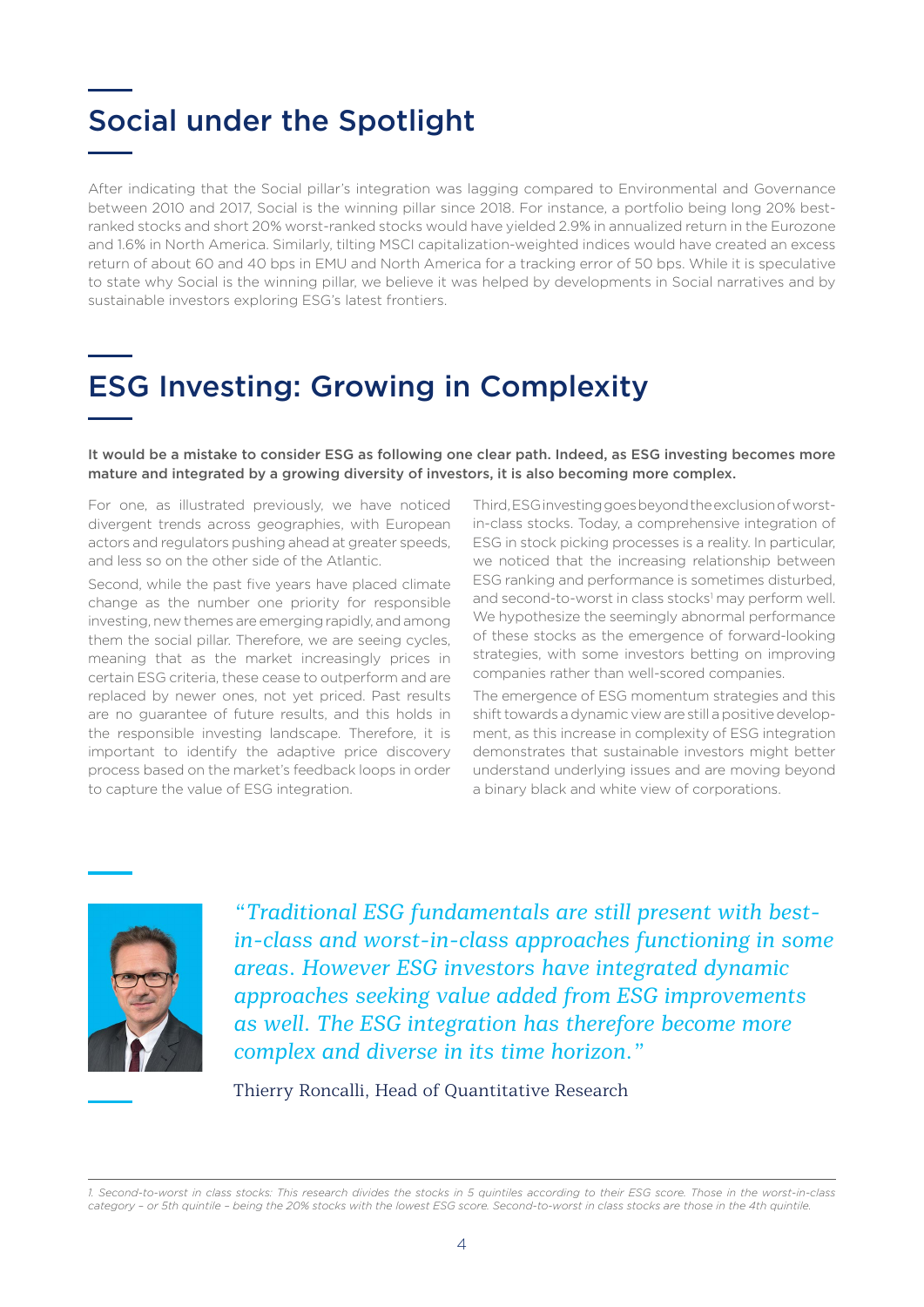

*Using the same methods as for our previous research, we study the period from January 2018 to June 2019 and find some interesting new patterns compared to the 2014-2017 period. Some were predictable, but others are definitely more surprising.*

### **1** The Transatlantic divide

After eight years of similar development, we observe a contradictory trend in ESG investing between North America and the Eurozone since 2018. In North America, we notice a decrease in alpha generation on all dimensions, and even a loss on the Environmental pillar, whereas in the Eurozone, the same positive dynamic still operates, with the E and the S pillars over-performing. We do see a slowdown on the G pillar, but this is natural given it was the most dynamic of the three pillars over the last period.

#### **2** Moving from static to dynamic

We observe a new development in ESG integration, with a surprising finding for some pillars. The second-to-last quintile of our sorted portfolios (having ESG scores in the fourth quintile) performs surprisingly well, meaning that there is more to the story than a linear approach to ESG investing. We interpret this as a shift towards forward-looking strategies, with investors betting on improving companies as well as well-scored companies. This means that ESG investors have gone beyond worstin-class exclusion or best-in-class selection policies and have implemented more active strategies by integrating a dynamic view of ESG scores.

#### **3** Passive strategies: various approaches, various challenges

Traditional exclusion-based passive ESG strategies continue to outperform. For tilted and optimized portfolios, the study exhibits discrepancies with an overall excess return reduction. Nevertheless, portfolios showing a TE budget below 50 bps – which is the most commonly accepted risk budget by institutional investors - continue to show positive results.

#### **4** Social: from laggard to leader

From 2014 to 2017, we noticed that the S pillar was clearly the lagging pillar, with delayed results. This is no longer the case: we observe very strong performance both on the active and passive side for 2018-2019, most likely as a result of growing investor concern for social themes such as rising inequalities.

### **5** All quiet on the factor front

Finally, our factor analysis remains unchanged for this period: ESG remains an alpha strategy in North America, whereas in the Eurozone, it is the best explaining single-factor of stock returns. This means that even if the ESG contains some information in North America, it offers little diversification benefits in multi-factor framework, whereas it improves the diversification in a portfolio that is already welldiversified in the Eurozone.